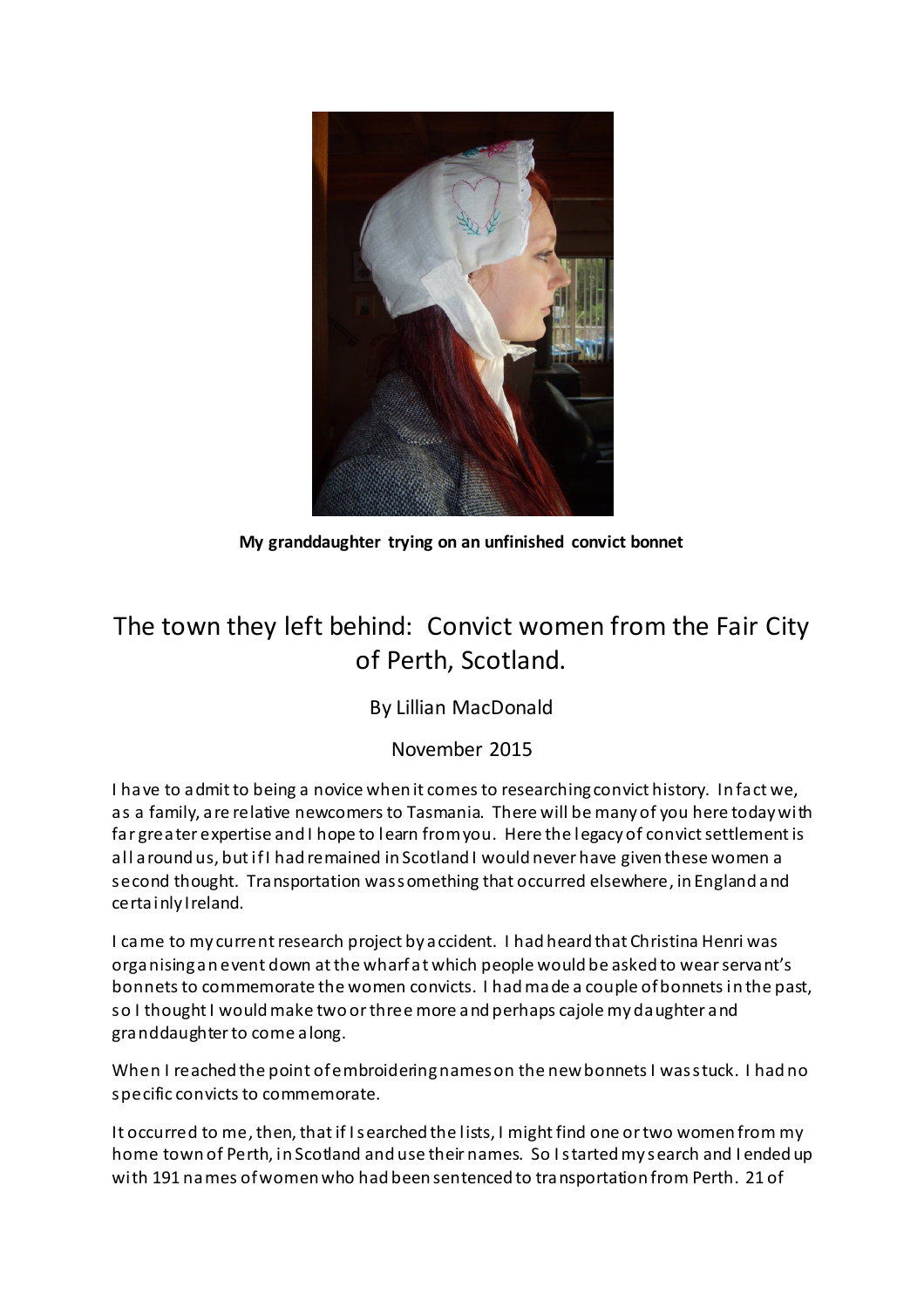these had been born or had lived in Perth itself. To say that I was surprised and shocked would be an understatement!!

I was born and raised there myself. I lived there for the first fifteen years of my life and returned there when I was married for a further six years. I thought I knew the history of the town from my schooldays. We were taught to be proud of our heritage. Yet I had never heard anything about women being sent 'beyond the seas' from the High Court sittings there. This was probably not considered a topic for polite society and it seems to me that their names and their history have been expunged from the city's collective memory.

### Perth



A number of you here today will have visited or lived in Scotland and may know Perth well. For any who are unfamiliar with the city, this map shows that the modern grid differs very little from the medieval town with the two main thoroughfares of the South Street and High Street predominant. The River Tay flows to the east and the bridges form a link to the suburbs of Bridgend, Barnhill and Kinnoull. Perth was and is a prosperous market town.

# Perth in the 19<sup>th</sup> century

The mid nineteenth century saw Queen Victoria on the throne and her interest in Scotland sparked a revival in what were regarded as traditions and the creation of new schemes to idealise these. Sir Walter Scott was admired for his novels. Landseer painted glens populated by stags. This was the romantic image.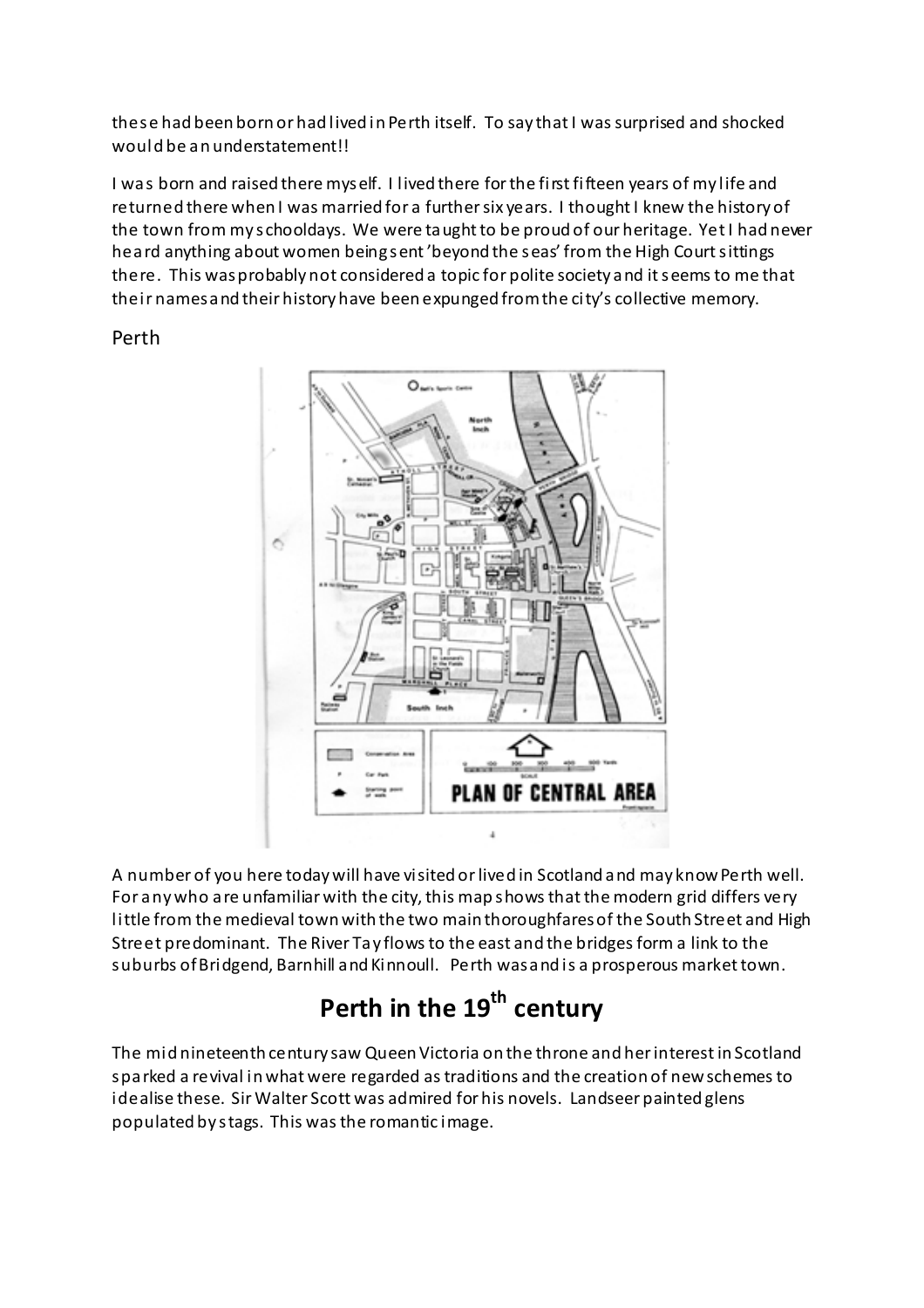There was an uglier truth. Industrialisation was transforming centres such as Glasgow and Dundee into over-crowded slum cities, with expanding populations crammed into insanitary, disease-ridden tenements.

The Fair City of Perth has an ancient history, perhaps dating from Roman times. Its streets have seen the trade guilds of the middle ages, the riots following the preaching of John Knox and the passage of the Jacobite armies. Perth in the nineteenth century had rich farmlands and country estates surrounding it. The patronage of landowners, such as the Earl of Mansfield at Scone Palace, boosted the wealth of the community. The Provost, William Marshall, was aware of the New Town developments in Edinburgh and aspired to the same Georgian settings for Perth. He commissioned the terraces which still stand alongside the parklands of the North and South Inches.



St. Leonards in the Fields Church(built 1885) with Marshall Place and Georgian Terraces built around the early years of the  $19<sup>th</sup>$  century



### The Georgian Terraces of Rose Crescent built in the 19<sup>th</sup> Century still stand overlooking the North Inch

The town was progressive. The scourge of cholera prompted the construction of a waterworks building near the South Inch in 1832. Water drawn from a well on Moncrieffe Island in the river was pumped here and provided a safe supply. The Sheriff Court buildings had been completed on Tay Street in 1819, in the classical Greek style. The High Court of Justiciary of Scotland met here twice a year in spring and in autumn. This is where the women convicts would have faced their judge and perhaps a jury of fifteen men.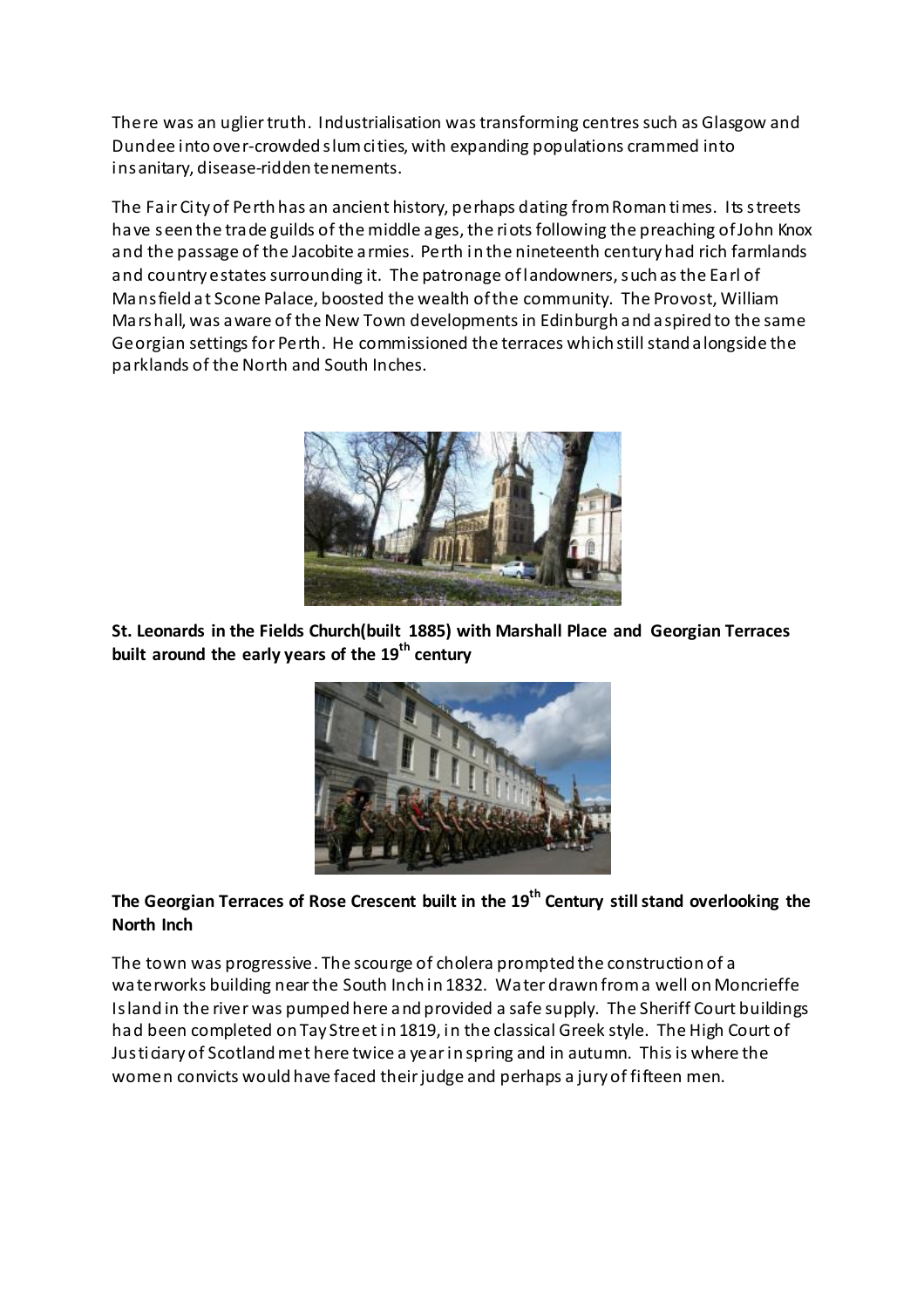

The county buildings (built in 1819) holding the Sheriff Court and the semi-circular court room used by the High Court of justiciary



Perth Bridge seen from Rose Crescent and the North Inch

To further promote the sophistication of the city a domed Art Gallery and Museum was built in 1824. Beside this, the first major bridge over the river had been constructed in the late  $18<sup>th</sup>$  century.

The harbour at Perth brought in a variety of cargoes. While there was no major industrialisation in the city, two whisky distillers had set up their businesses. Flax and cotton were spun and woven and bleached in mills on the outskirts of the town



Old mill buildings at Stanley on the outskirts of Perth

In 1848 the firm of Pullars opened a dyeworks which became one of the largest in the world. By the 1850s banks, friendly societies and charitable institutions had opened offices in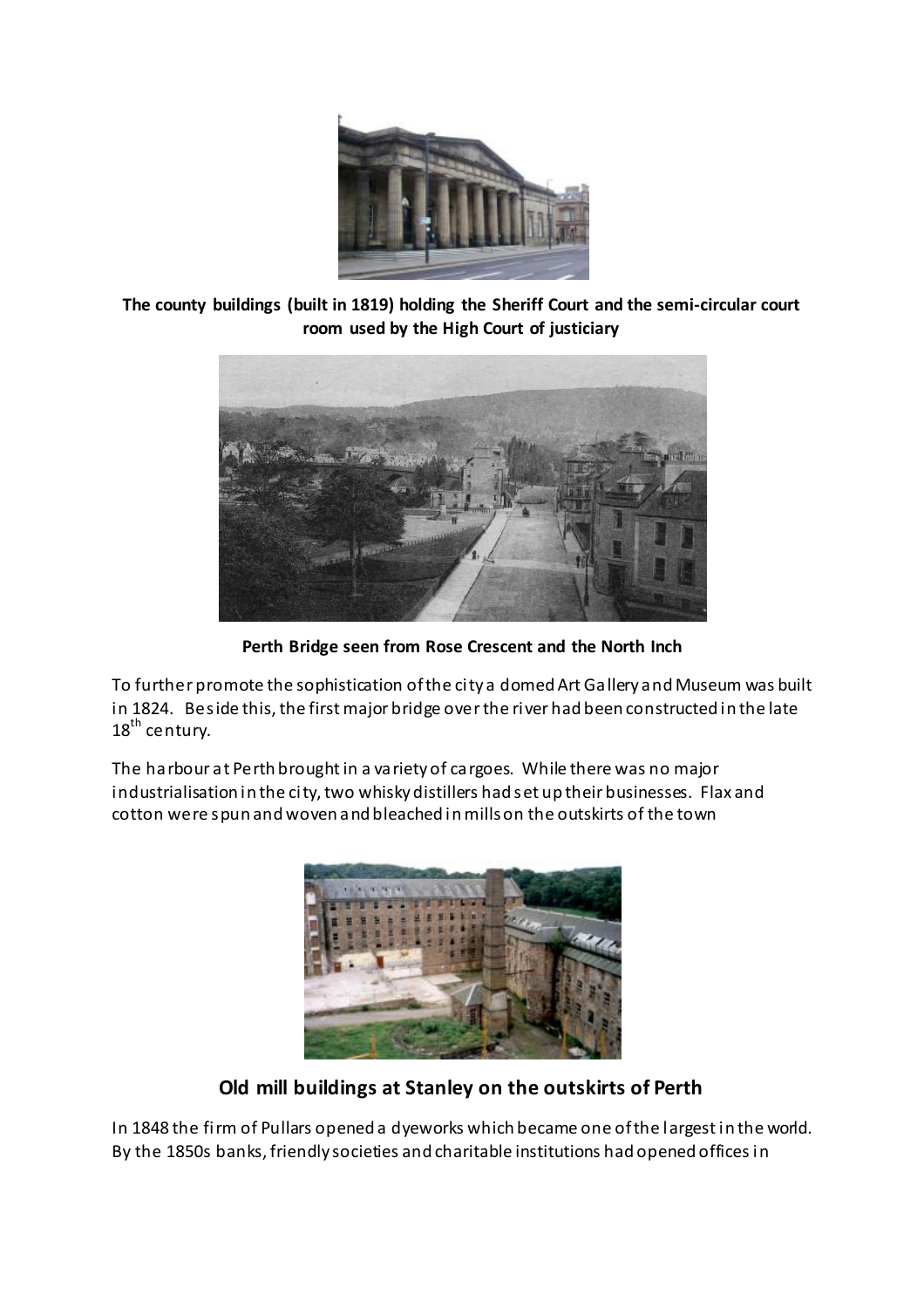Perth. Civic pride was further boosted by the construction of St. Ninian's Episcopal Cathedral in 1850.



Victorian Gothic: St. Ninian's Cathedral (1850)

The city was well-served with churches. Charity for the poor had always been part of their mission. Under the new Act of 1845 this was formalised with the Parish Councils taking responsibility for the 'deserving poor' who had a claim, through birth, marriage or long residence upon their help. Money from bequests and collections was to be used for this purpose. But, while this system of Parish relief offered help to the destitute and those suffering disease, for those who were able-bodied, fit to work but fell upon hard times, there was no assistance. They would be classified as vagrants or beggars—an embarrassment to respectable citizens. There was a palpable sense of prosperity in the town. Sir Walter Scott wrote "The Fair Maid of Perth'. In 1842, according to local press reports, the town was excited by an idea which caused, in the words of the writer 'an enthusiasm of the most animated and devoted kind, a tumultuous paroxysm of joy' when news came that Queen Victoria and Prince Albert were to visit in September of that year.



Cobbled streetscape in central Perth around the 19<sup>th</sup> century Medieval traces  $19<sup>th</sup>$  century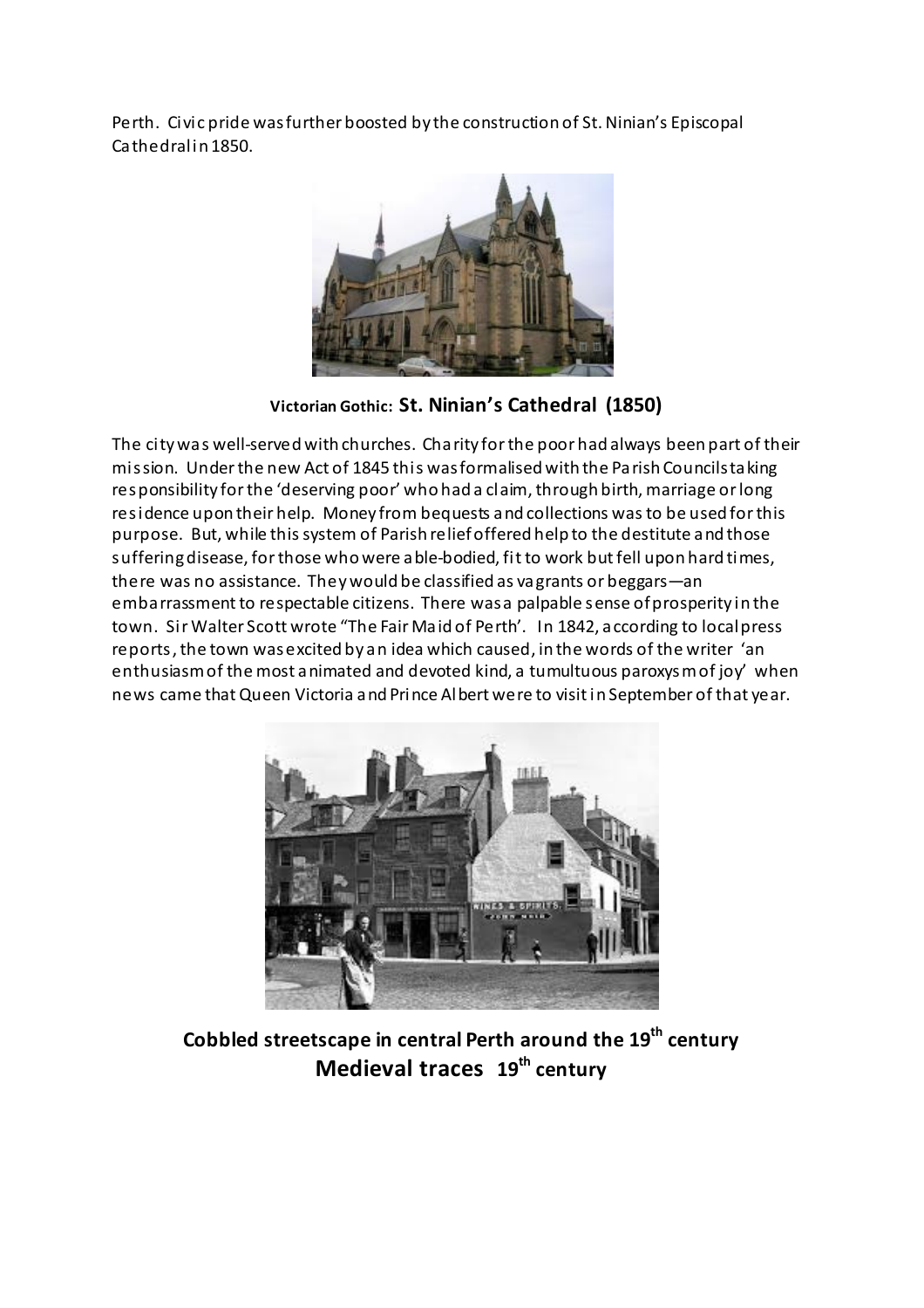

Map of the city in 1774

There was, however, a darker side to this picture. The centre of the town still held echoes of its medieval past. Here narrow lanes, wynds and vennels connected the main streets. Here housing was cramped and dingy. The names of the Meal Vennel, the Skinnergate and the Watergate were synonymous with decaying properties and poverty.

The great Church of St. John had dominated the centre of the town in medieval times and these narrow streets grew around this hub. In this area were the taverns and the brothels. Here cholera outbreaks occurred. Here the respectable citizens preferred to turn their eyes away.



St. John's Church Perth: Founded in medieval times by the  $19<sup>th</sup>$  century a lack of funds for maintenance meant that three congregations worshipped within the building.

### The convict women

And so we come to the convict women who called Perth their home. The number is small when considered as part of the grand total of those transported. The 21 women from Perth were tried in the High Court. 17/21 faced 7 years transportation. 2/21 faced ten years. One woman was sentenced to 14 years for fraud and one to life for infanticide. This child (for she was probably still in her teens) drowned her baby son in the river at Dundee 'because she had no means of caring for him'.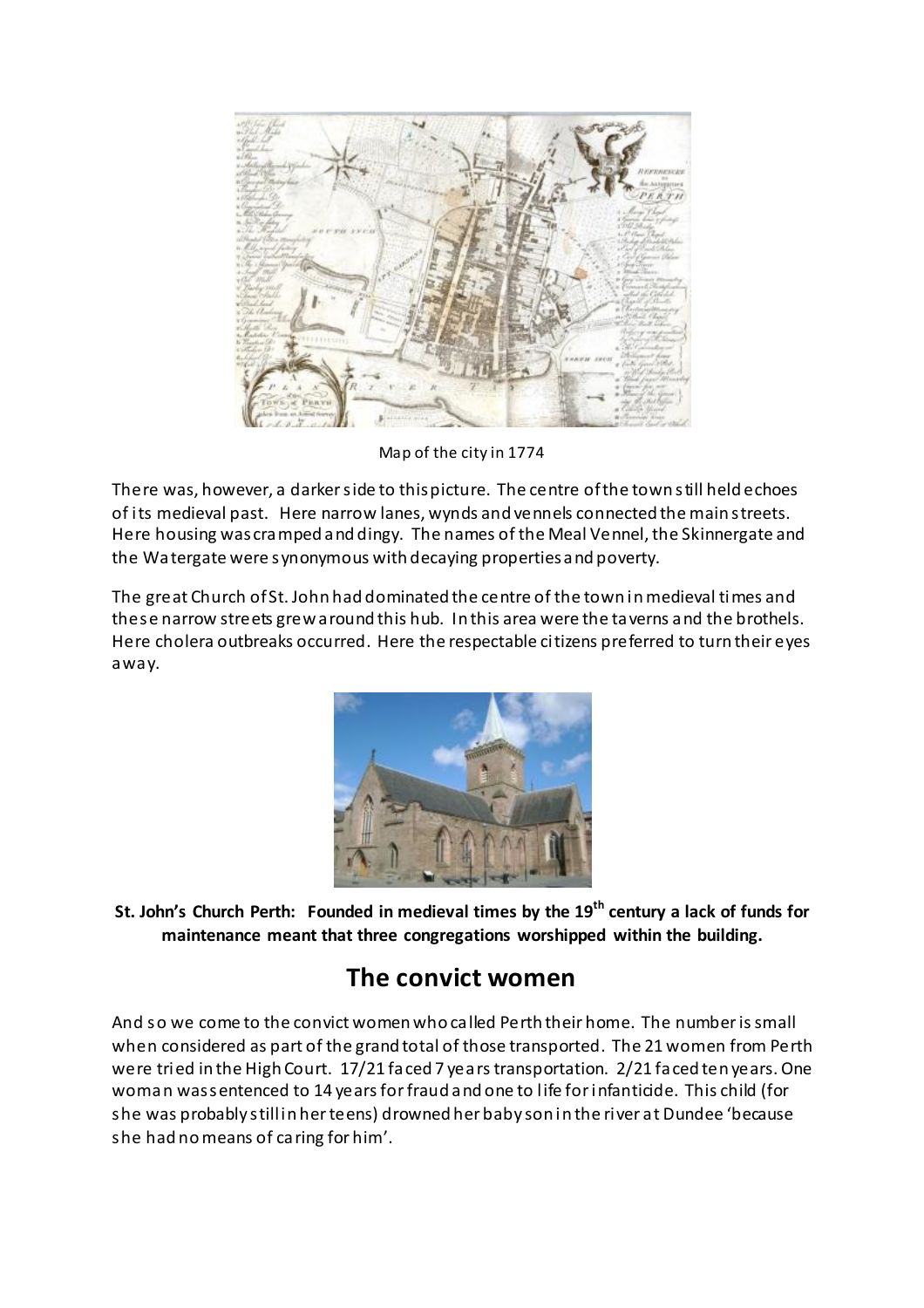In 19/21 cases their crime was theft. For 5 of these women the items stolen had some major intrinsic value such as sums of money or items of jewellery. The remaining 14 convictions for theft range from the stealing of a handkerchief, through gowns, shawls, a wheelbarrow, a bucket and a blanket. In 20/21 cases the women had previous convictions for theft. The greatest numbers of the women were sentenced in the decade between 1840 and 1850.

Two of the 21 women brought children with them to Van Diemen's land. 15 of them married or re-married in Tasmania. There are records of the deaths of 8 of the 21 women. 2 died within 3 years of reaching Hobart. The remaining 6 lived on the island for between 18 and 46 years.

Most of their 'crimes' would seem to present day society to be petty, but repeated convictions and periods of imprisonment brought them to the dock of the High Court . The location of their homes and haunts is significant as the names of insalubrious streets and vennels recur in pre-transportation data.

What these women represented was a stain upon the good name and reputation of the 'Fair City'. For 2 of the 21 an addiction to liquor further destroyed any suggestion of respectability. The description of 'a wandering beggar' was applied to another. Another seems to have been working as a prostitute. The worthy citizens would have been glad to be shot of them from the city streets. The further away they could be sent the better.

#### **Conclusion**

The topic of this seminar asks what convict women brought with them as well as what they left behind. I would suggest that the women from Perth may have brought a sense of rejection and grievance, in that their respectable city had expelled them. Around them there, there was prosperity. There was obvious relative wealth. In a fairly small town these women would have been living in the middle of this civic affluence. So I would propose that contrasts within their immediate society could influence the attitude of convict women to their fate. These women had been condemned for refusing to accept the depth of their sins and thus were denied salvation except by paying a price through the trials of exile.

My feeling at the moment and my rationale for starting this research project is a sense of embarrassment—if not shame—that these women from the east coast of Scotland were considered so unworthy by a respectable populace that they were sent to Tasmania to be forgotten.

I keep returning to the cases of two women at the polar extremes of  $19<sup>th</sup>$  century society. One, Mary Dougall, who was brought up in Perth, arrived here in Hobart in April 1842, sentenced to seven years penal servitude for the theft of a handkerchief. The other, the Queen, Victoria, drove through triumphal arches in September 1842, to receive the keys to the city of Perth from the Lord Provost. According to accounts she was cheered by the entire population as she made her royal progress through the city.